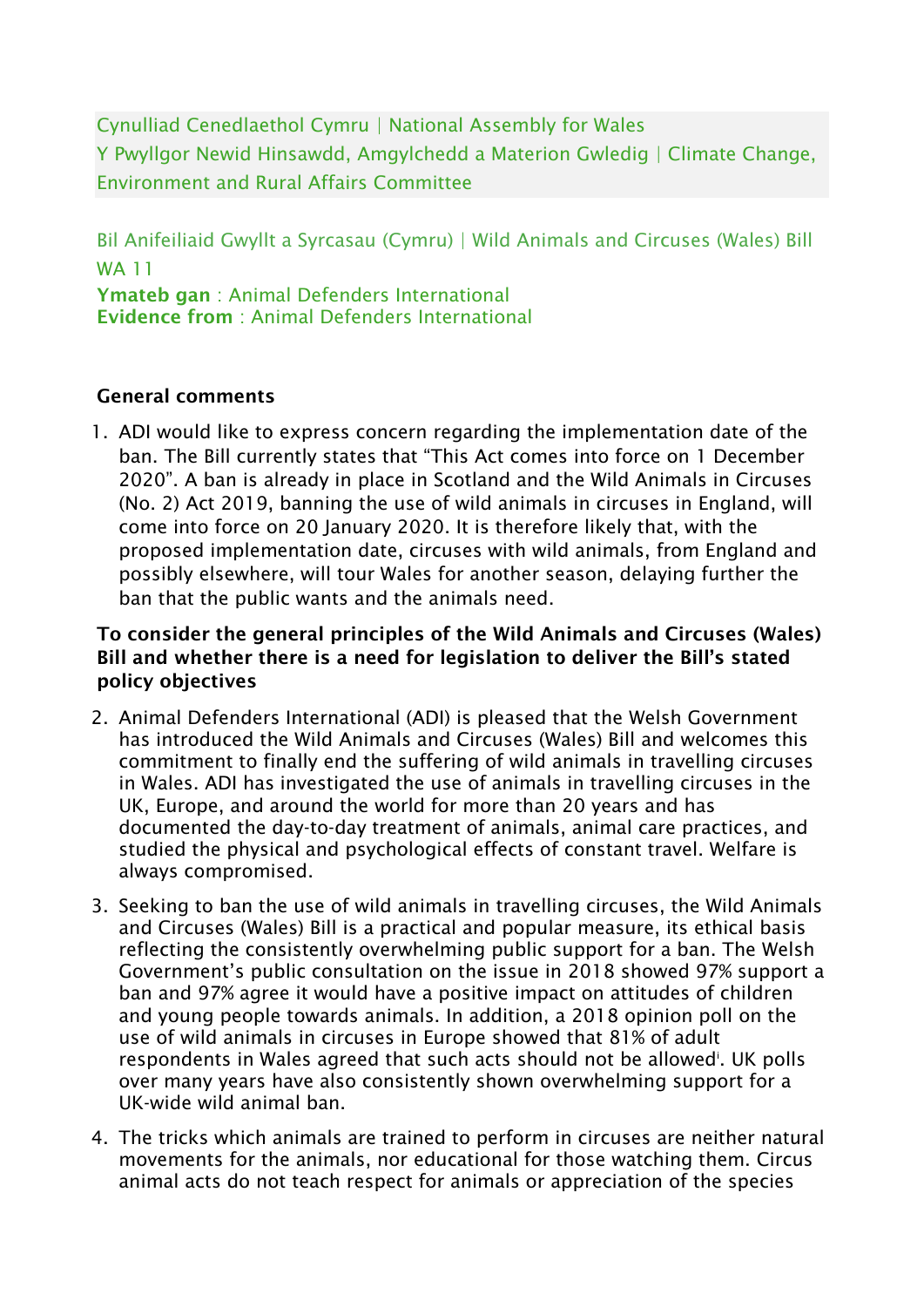with whom we share our planet; in fact, they teach the opposite, and do little to educate their audience about the natural behaviour of the wild animals on display, or their conservation.

- 5. As outlined in the explanatory memorandum accompanying the Wild Animals and Circuses (Wales) Bill, the 2016 report<sup>ii</sup> on the welfare of wild animals in travelling circuses (and mobile zoos) commissioned by the Welsh Government, conducted by Professor Harris of Bristol University and for which more than 650 experts were consulted worldwide, concluded that life for the animals "does not appear to constitute either a 'good life' or a 'life worth living", supporting a ban. Other findings included that:
	- All five of the 'freedoms' are compromised.
	- There is "No scientific evidence to suggest that some species of wild animals (vertebrates or invertebrates) are more suited" to such a life.
	- Most animal performances "focus on tricks that do not reflect natural behaviours".
	- "Traditional animal training methods are coercive and based on force and aggression". Circus trainers "have few or not recognised qualifications or formal training".
	- "Minimum recommended enclosure sizes for animals in circuses are on average 26.3% of the recommended enclosure size for animals in zoos".
	- There is "No scientific evidence that wild animals fully adapt to frequent transport".
- 6. As these findings indicate, using wild animals in a travelling circus presents a particular set of issues due to the nature of the travelling environment which can only be remedied through prohibitive legislation.
- 7. A ban on the use of wild animals in circuses is the economic and proportionate option, given the difficulty of enforcing regulations in travelling shows. The creation of an offence would be very effective in preventing wild animals from being used in travelling circuses in Wales. Restriction of the use of animals has already been shown to benefit circuses and the sector as a whole, shows with human-only acts proving very successful.
- 8. Due to the nature of the travelling circus, licensing and inspection cannot safeguard or improve animal welfare. Visits from an inspector, whether prearranged or unannounced, do not necessarily detect welfare deficits experienced by wild animals in travelling circuses, as ADI investigations have shown. For example:
- 9. 2015/6: ADI made extensive observations of the winter quarters of Peter Jolly's Circus – which tours Wales and is currently licensed to use wild animals in England. The site in operation for decades and inspected by Defra, there was little evidence of any effort to provide appropriate facilities for the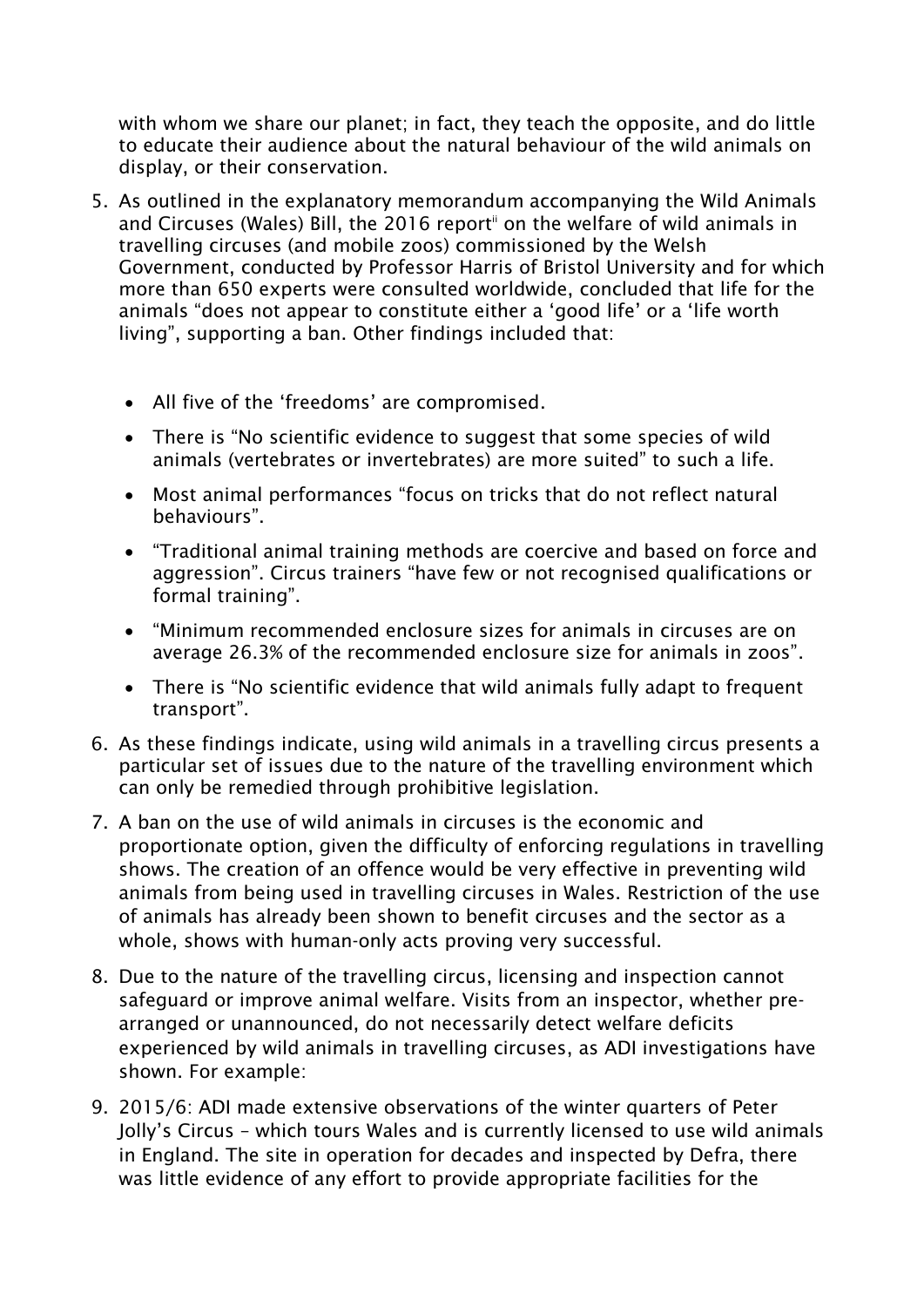animals. ADI filmed appalling overcrowding, fighting between animals, a worker spitting in the face of and tormenting a camel, animals crammed in a run-down building for 14 hours a day, some animals shut in the dilapidated building for days on end, on one occasion, animals tethered for up to 40 hours and government regulations ignored<sup>iii</sup>.

- 10. 2015: When big cat owner Thomas Chipperfield was unable to obtain a licence in England, he embarked on a tour of Wales with his act 'An Evening with Lions and Tigers' under the guise of education. The tour sparked a public outcry and political opposition, and at the end of the season, the circus returned to England<sup>iv</sup>. The following year ADI revealed the miserable lives of the lions and remaining tiger. Living caged on the back of a truck, the animals were shut behind metal shutters at night, with restricted access to an outdoor exercise area during the day<sup>v</sup>.
- 11. 2011: ADI exposed the beating of Anne, a 57-year-old elephant and other animals kept at the winter quarters of Bobby Roberts' Super Circus. The abuse was only captured as a result of recordings made by a hidden camera over a three-week period in February. Anne had apparently been placed in the barn at the end of the season, the previous November. Given the circumstances, a visit by a local inspector, whether pre-arranged or unannounced, could not have prevented or identified the abuse ADI recorded. Despite the advice of a vet in 2002 that Anne should be retired to a sanctuary, Anne continued to tour with the circus until the end of 2010. She was released from the circus winter quarters when the resulting public pressure forced the circus to relinguish her. "The footage led to the first ever conviction for cruelty of a British circus owner under the Animal Welfare Act 2006. Bobby Roberts was charged on three counts for causing the elephant unnecessary suffering, failing to prevent the employee from causing suffering and failing to ensure her needs were met. Vii.
- 12. 2009: ADI's investigation of the use of three elephants with the Great British Circus demonstrated that enforcement of regulations by inspection would be doomed to failure. DEFRA animal health inspectors, local authority inspectors and a team of RSPCA inspectors were unaware during inspections that: the elephants were chained for up to eleven hours a day; their access to water was being restricted; there were various health problems; they were being abused by the workers. The circus reported they had been inspected on six occasions during the tour, and had told MPs at a presentation in the House of Commons earlier in the year that there were "no chains in our elephant tent".<sup>viii</sup>
- 13. 1997: ADI video footage of an injured lioness, mauled by a tiger, being hidden behind bales of straw during an RSPCA visit demonstrates the comparative ease of hiding animals in a travelling environment from even the best-intentioned inspections  $\cdot$ . This is because the animals are kept in a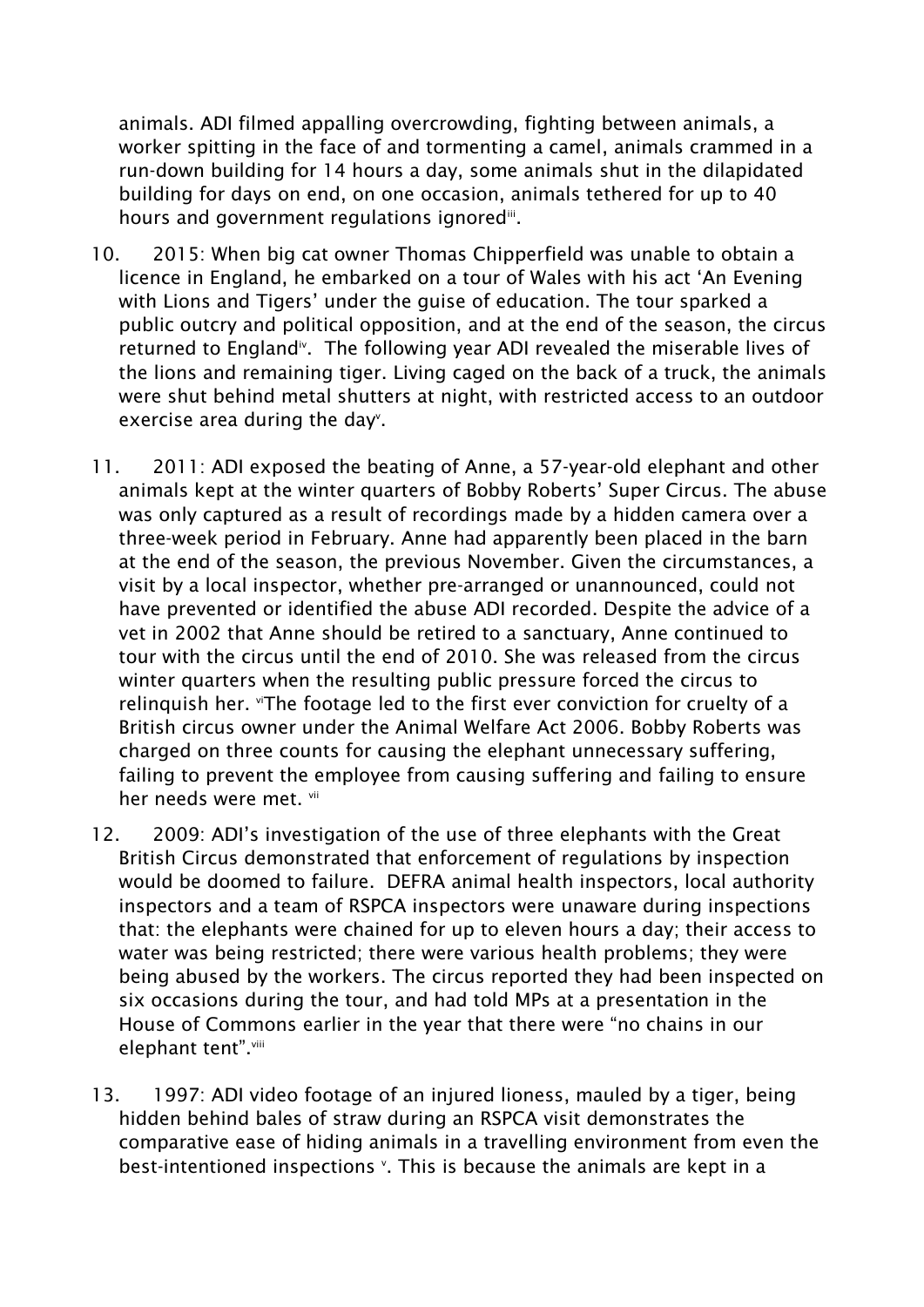variety of vehicles and containers which are not all obvious places to keep animals; they move around from place to place in the circus and their numbers can vary.

14. 1997: At Mary Chipperfield Promotions in Hampshire, ADI produced evidence of elephants, camels, chimpanzees and other animals being beaten. The farm was an official Ministry of Agriculture, Fisheries & Food (MAFF) quarantine facility; it carried a Dangerous Wild Animals Act 1976 licence; it was registered under the Performing Animals (Regulation) Act 1925; co-owner Roger Cawley was at the time a Government zoo inspector  $\cdot$ . As a result of the footage, Mary Chipperfield was convicted on 12 counts of animal cruelty towards 18-month old chimp Trudy. Her husband, Roger Cawley, was also convicted of cruelty to a sick elephant named Flora.

# To consider the provisions of the Bill, in particular, in relation to:

- (i) the prohibition of using wild animals in travelling circuses (including the meanings set out in sections 2 to 4);
- 15. ADI accepts most of the definitions set out in the Bill.

## Meaning of "operator"

16. ADI accepts this definition in the Bill, which is defined in a way which is widely understood and accepted.

## Meaning of "wild animal"

17. The draft Bill in its current form outlines that "wild animal" means an animal of a kind which is not commonly domesticated in the British Isles." Whilst we agree with this definition, clarification that "domesticated" means animals physically changed by domestication due to selective breeding by humans may be helpful to address claims from circuses and circus associations that wild animals in circuses are domestic. Such statements are not in line with any scientifically recognised definition of domesticated species and it is therefore important that the definition of "wild animal" is in no way distorted. As stated by the Federation of Veterinarians of Europe "These animals have the same genetic makeup as their counterparts in the wild and retain their natural instinctive behavioural drives and needs."

#### Meaning of "travelling circus"

18. ADI accepts this definition in the Bill, which is defined in a way which is widely understood and accepted.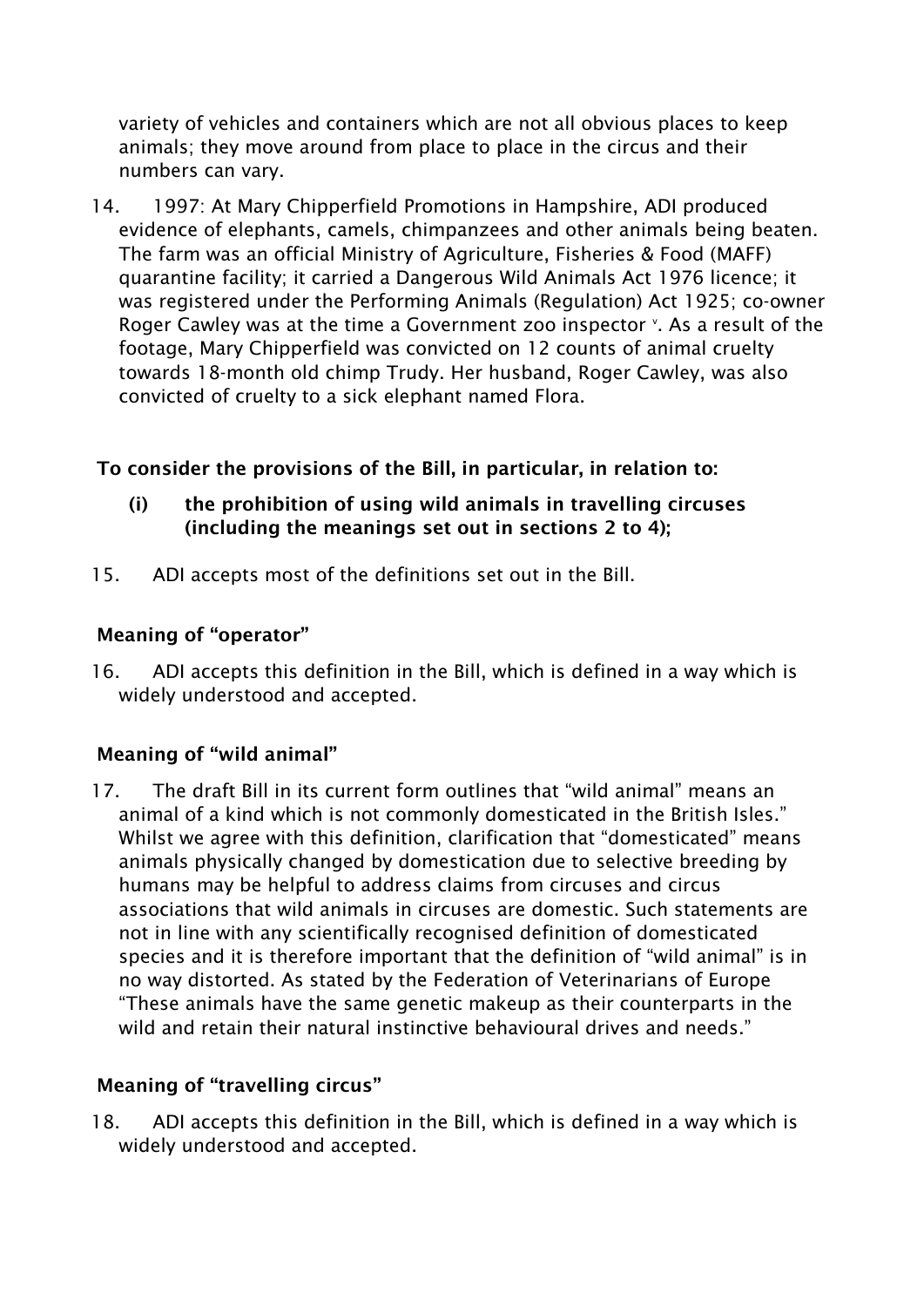#### To consider whether there are any unintended consequences arising from the Bill;

## Fate of the animals

- 19. Concerns have been raised over what will happen to the animals as there are no provisions made in the Bill. While discussions during the passage of the ban in the UK Parliament assessed the risk of the animals being euthanized, neither of the two circuses with wild animals expressed an intention to euthanize their animals during evidence given at committee stage.
- 20. ADI would be happy to assist with relocation of animals affected by a ban and has extensive experience in relocating circus animals following government action. We have assisted with enforcement of legislation banning the use of animals in circuses in Bolivia, Peru and currently in Guatemala, this work includes logistical support for seizures and rescue, and relocation of animals to suitable sanctuaries.

# To consider the financial implications of the Bill (as set out in Part 2, Section 8 of the Explanatory Memorandum);

- 21. A complete ban on the use of animals in circuses is the most cost effective option for the government and circuses, whose revenue should not be negatively affected; on the contrary circuses can flourish and increase their revenue by becoming animal free, as other circuses who have done so have shown.
- 22. For the circuses that tour Wales with wild animals, such acts represent only a small part of the entire show and so a ban will not have a substantial effect on the programme. The handful of trainers, presenters and grooms working with the animals could undertake other circus work, as most will invariably already do.
- 23. As opinion polls and declining audience numbers show, there is no significant public appetite for wild animal acts, with animal circuses, as a whole, displaced by human performance circuses that have diversified and expanded into new markets – pop concerts, fringe festivals, even major theatres.
- 24. There are now more animal-free circuses than ever before. ADI has found that as animal circuses close, the trend is that animal-free circuses replace them. Between 1996 and 2000, the number of UK animal circuses plunged from 22 to 11, whilst the number of animal-free circuses rose from 9 to 23. The circus industry can still thrive and even increase overall attendance, without the stigma of animal suffering.